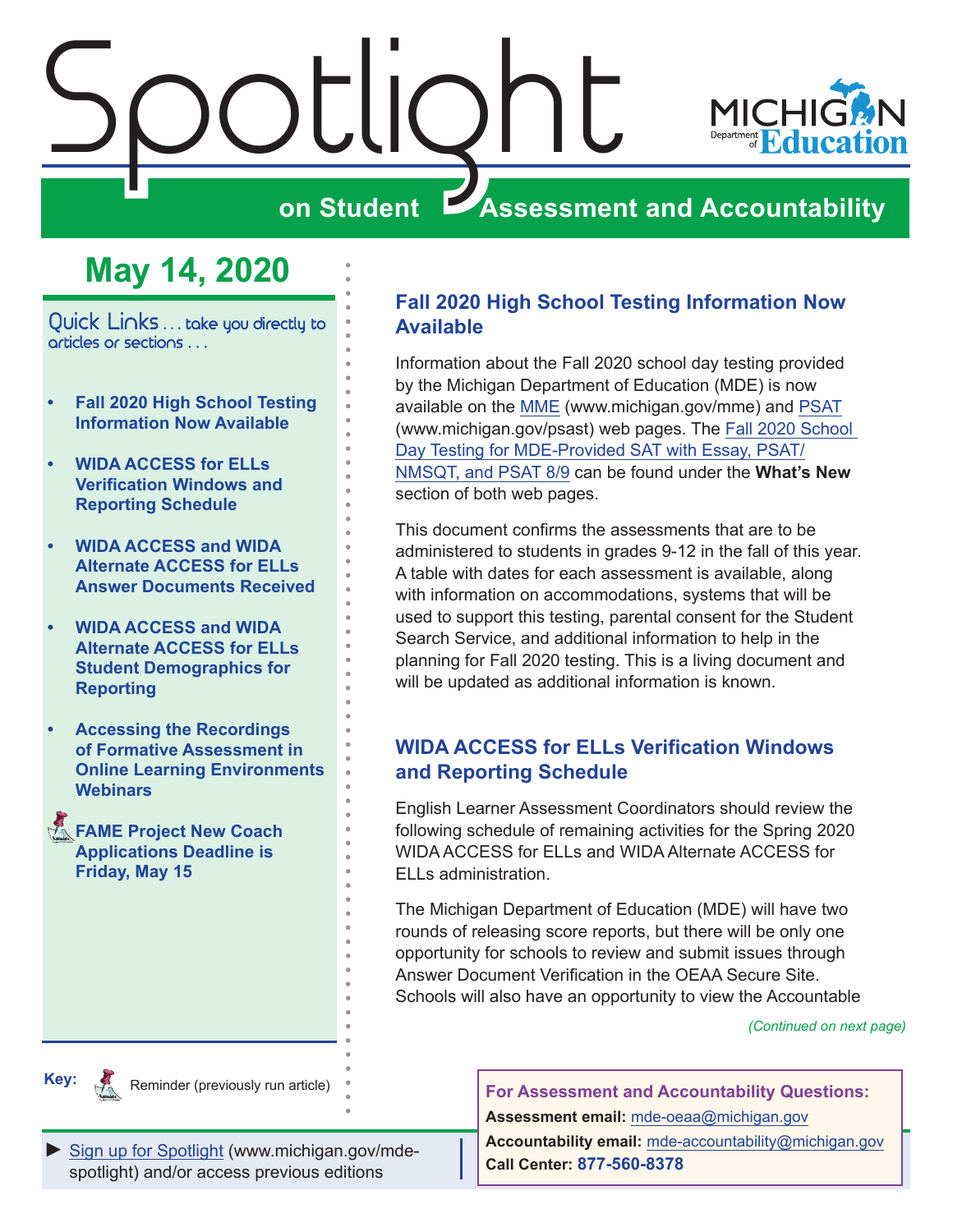## <span id="page-1-0"></span>**on Student Assessment and Accountability** Spotlight

Students and Not Tested report and to submit changes in the Michigan Student Data System (MSDS) for reporting. As a reminder, there is no accountability reporting for 2019/2020 school year.

As noted, summative WIDA testing materials will fall into two categories:

- **Round 1**: materials received at DRC by May 6
- **Round 2**: materials received at DRC by August 7

If you have not yet returned your summative WIDA ACCESS for ELLs and WIDA Alternate ACCESS for ELLs materials, make plans to do so by **August 7, 2020**, while keeping in accordance with Executive Order 2020-35, which has closed schools for the academic year. Directions for returning materials can be found in the [April 9, 2020 Spotlight.](https://www.michigan.gov/documents/mde/Spotlight_4-9-20_686552_7.pdf) The dates for the release of reports and submitting of issues are as follows.

- **Accountable Students and Student Demographics in OEAA Secure Site** – includes all English learner students in grades K-12
	- » Monday, May 18 Friday, June 26, 2020
- **Test Verification (Answer Documents Received) in OEAA Secure Site** – includes all electronic and paper/pencil answer documents received or expected to be received
	- » Tuesday, June 23 Friday, June 26, 2020
- **Student Data File available in OEAA Secure Site** – only Round 1 materials
	- » Early August
- **Reports posted to WIDA AMS** only Round 1 materials
	- » Tuesday, August 4, 2020
- **Final Material Return Deadline** Round 2 » Friday, August 7, 2020
- **Student Data File available in OEAA Secure Site** – includes Round 1 and Round 2 materials » Mid-September
- **Reports posted to WIDA AMS** includes Round 1 and Round 2 materials » Mid-September
- **Hard copy reports for Round 1 and 2** arrive in districts
	- » Friday, October 16, 2020

#### **WIDA ACCESS and WIDA Alternate ACCESS for ELLs Answer Documents Received**

Districts and schools will have the opportunity to view the Answer Documents Received for the Spring 2020 WIDA ACCESS and WIDA Alternate ACCESS and to report issues for possible resolution on the OEAA Secure Site **June 23 – June 26, 2020**.

Spring 2020 English learner assessment results will not be used for accountability reporting purposes; therefore schools will not submit a reason why a student did not test as in previous years. Schools will need to verify only that tests that have been taken, either online or by paper/pencil are accounted for and that there are no outstanding issues that might need resolution.

Instructions for the Answer Documents Received and Not Tested function can be found on the [Secure Site Training web page](http://www.michigan.gov/securesitetraining) (www.michigan.gov/ securesitetraining).

**Call Center: 877-560-8378** (select appropriate option) for assistance with assessment or accountability issues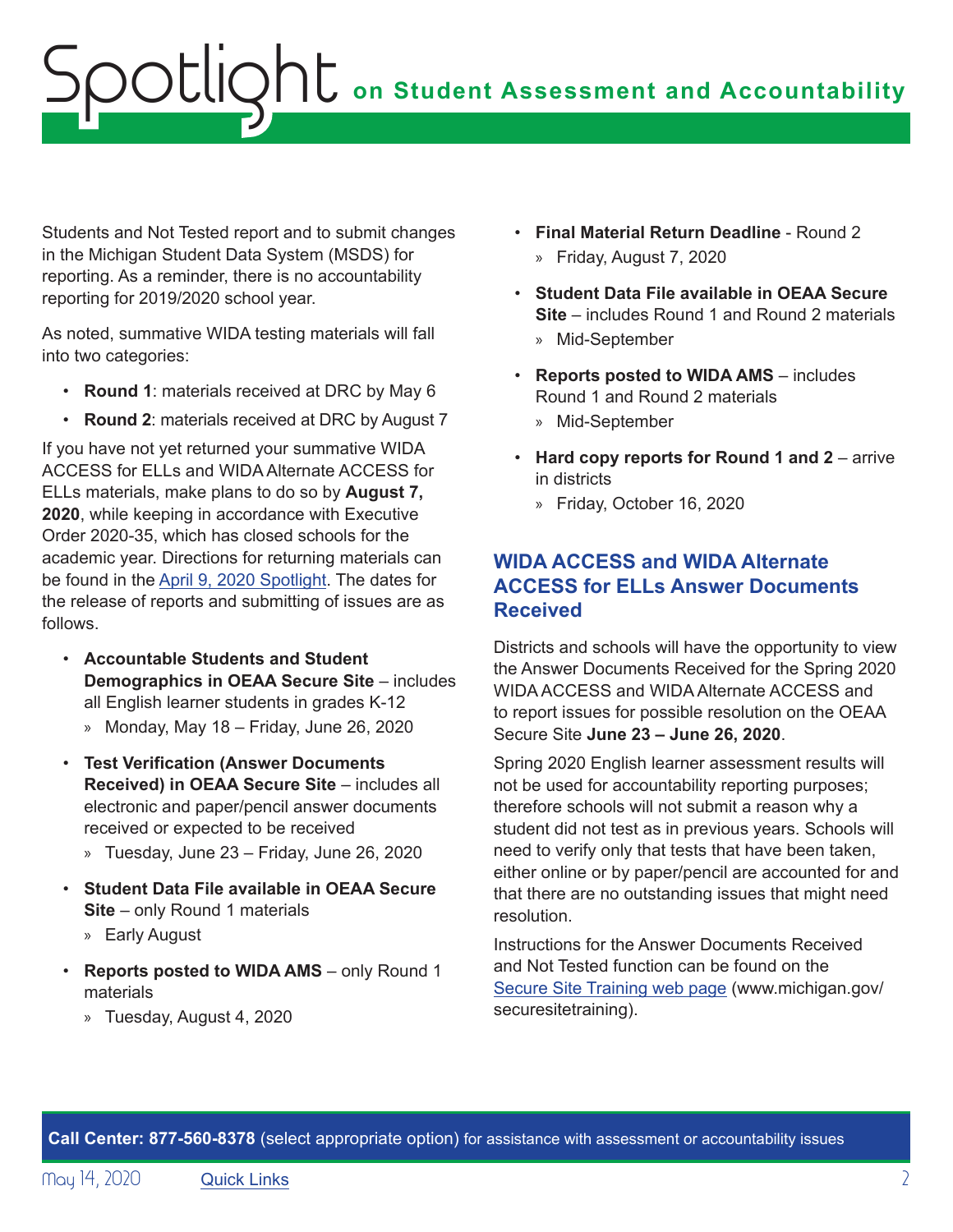#### <span id="page-2-0"></span>**WIDA ACCESS and WIDA Alternate ACCESS for ELLs Student Demographics for Reporting**

The Accountable Students and Demographics page for English learners in grades K-12 on the OEAA Secure Site will open on May 18, 2020. The student demographic information will be used on the WIDA ACCESS and WIDA Alternate ACCESS for ELLs reports only. Spring 2020 English learner assessment results will not be used for accountability reporting purposes. The page will display the school's current enrollment for students identified as the English learners along with their demographic information from the Michigan Student Data System (MSDS). Schools should verify the enrollment of English learners listed and the student demographics. If updates need to be made in MSDS, work with your district MSDS person to make updates by midnight on **June 26, 2020**.

The Accountable Students and Demographic page will be updated daily, so it will continue to update as student record maintenance (SRM) files are submitted and certified in MSDS through midnight on **June 26, 2020**.

It is important to let your district MSDS person know to update enrollment records, student demographics, and especially student EL status changes in MSDS by midnight, **June 26, 2020**, with a student record maintenance (SRM) file **using an "as of" date on or before March 20, 2020**, to ensure the student's scores are not invalidated. If you are not sure who the district MSDS authorized user is, you can find their name and contact information on the District and School Contact page of the OEAA Secure Site.

Instructions for the Accountable Students and Demographics function can be found on the [Secure Site Training web page](http://www.michigan.gov/securesitetraining) (www.michigan.gov/ securesitetraining).

#### **Accessing the Recordings of Formative Assessment in Online Learning Environments Webinars**

Recordings and resources from the first two webinars are now available on the [Michigan](http://www.michiganassessmentconsortium.org)  [Assessment Consortium website](http://www.michiganassessmentconsortium.org) (www. michiganassessmentconsortium.org).

**April 23, 2020** – Using the formative assessment [process to enhance student learning in an online](https://www.michiganassessmentconsortium.org/event/using-the-formative-assessment-process-to-enhance-student-learning-in-an-online-environment-getting-started/.)  [environment: Getting started](https://www.michiganassessmentconsortium.org/event/using-the-formative-assessment-process-to-enhance-student-learning-in-an-online-environment-getting-started/.)

**May 6, 2020** – [Formative Feedback: Navigating the](https://www.michiganassessmentconsortium.org/event/navigating-the-complexity-of-engaging-student-thinking-using-the-formative-assessment-process-to-enhance-student-learning-in-an-online-environment/)  [complexity of engaging student thinking](https://www.michiganassessmentconsortium.org/event/navigating-the-complexity-of-engaging-student-thinking-using-the-formative-assessment-process-to-enhance-student-learning-in-an-online-environment/)

You will find the recording, handouts, and supplemental resources on each event page. The webinars have been highlighting the work of and examples from the Michigan Great Lakes Virtual Academy (MGLVA) and FAME coaches Lindsey Howe and Jay Scheuer. Jay and Lindsey share experiences, strategies, and technology tools that support their instruction, curriculum, and assessment decisions.

**Session #3** is scheduled for **June 16, 2020, from 1:00–2:30 p.m. ET**. It is tentatively titled, *Creating and Implementing Online Learning Lessons with Student Engagement in Mind*. Event description, participant expectations, and registration will be available soon on the [Michigan Assessment Consortium event website](http://www.michiganassessmentconsortium.org/events) (www.michiganassessmentconsortium.org/events).

**Call Center: 877-560-8378** (select appropriate option) for assistance with assessment or accountability issues